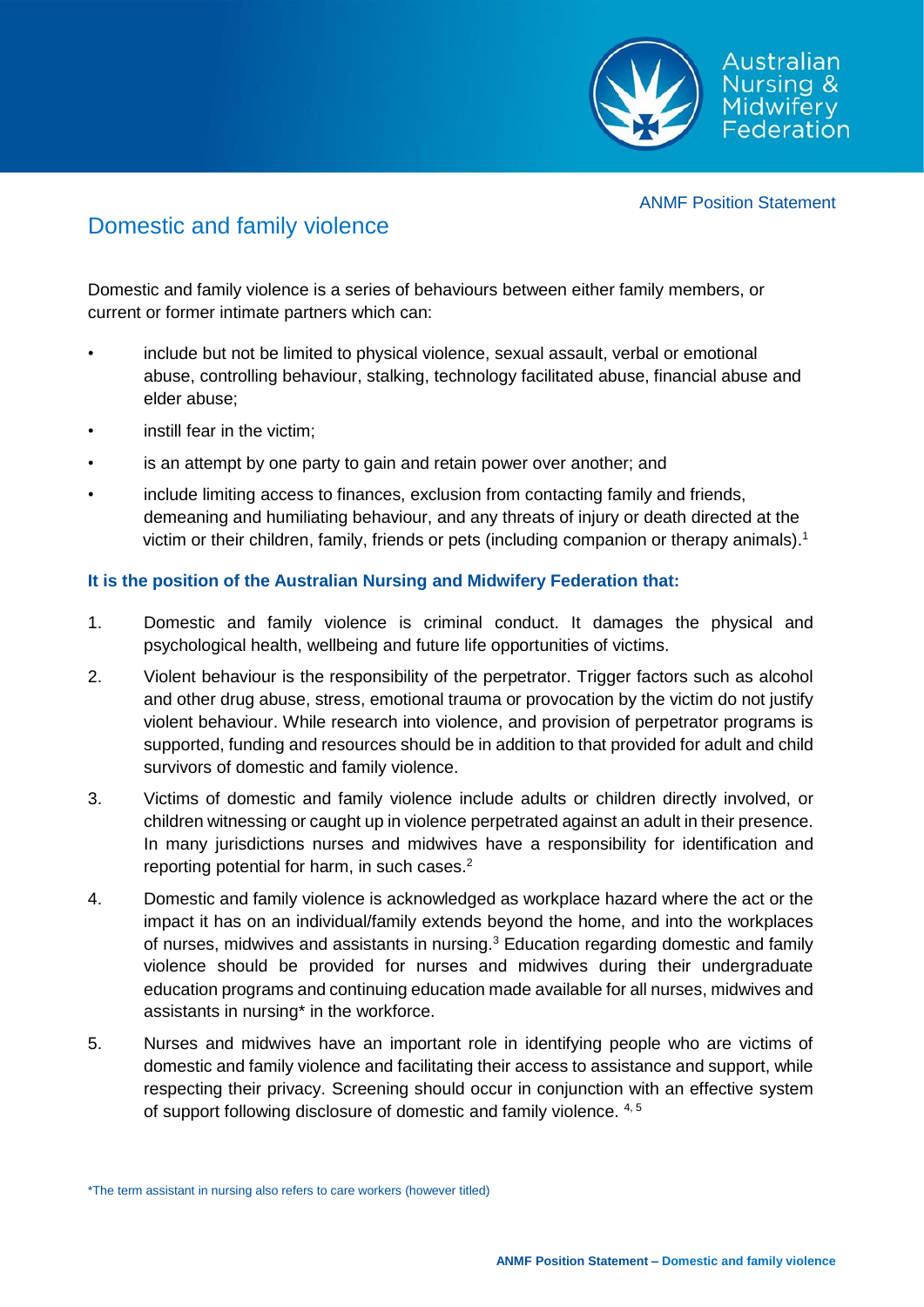

### ANMF Position Statement

- 6. An empowerment model of intervention is supported. The primary orientation of this response is the prevention of domestic and family violence and the safety and ongoing protection of the victim. Interventions should include medical, legal, social and cultural issues.
- 7. Nurses and midwives should be involved in developing and implementing organisational policies and protocols to support an effective strategy for people experiencing domestic and family violence and for all staff supporting victims.
- 8. Facilities should have policies and procedures to ensure that risks associated with patient/visitors exposure to domestic and family violence are appropriately managed within the health facility.
- 9. Facilities must recognise and act upon the risks to the physical and psychological health and safety of nurses and midwives when domestic and family violence perpetrators commit violence within the health facility.
- 10. When domestic and family violence has been identified, appropriate measures must be made to ensure the health and safety of community nurses and midwives providing care.
- 11. In relation to nurses, midwives and assistants in nursing themselves being the victim of domestic and family violence:
	- a) It is important that workplaces develop supportive and non-judgemental environments in which employees feel safe to discuss any domestic and family violence issues they may be facing.
	- b) Nurses and midwives may recognise their colleagues experiencing domestic and family violence, and, with the support of the workplace, be able to provide appropriate support and assistance. Their colleagues attendance or performance at work may suffer as a result of experiencing domestic and family violence.<sup>6</sup>
	- c) Health and aged care facilities, and other organisations which employ nurses, midwives and assistants in nursing, should develop guidelines and protocols which detail the appropriate action to be taken in the event that a nurse, midwife or assistant in nursing employee reports domestic and family violence.
	- d) Health and aged care facilities, and other organisations which employ nurses, midwives and assistants in nursing, should educate, train and instruct staff on the guidelines and protocols which detail the appropriate action to be taken in the event that a nurse, midwife or assistant in nursing employee reports domestic and family violence.
	- e) The employer and responsible line management must maintain confidentiality at all times in relation to any report of domestic and family violence by a nurse, midwife or assistant in nursing. Confidentiality is the key to those experiencing domestic and family violence having the confidence to seek support in the workplace.
	- f) Comprehensive training should be provided to all managers and human resource advisers on how to implement the protocols/guidelines and maintain confidentiality at all times.